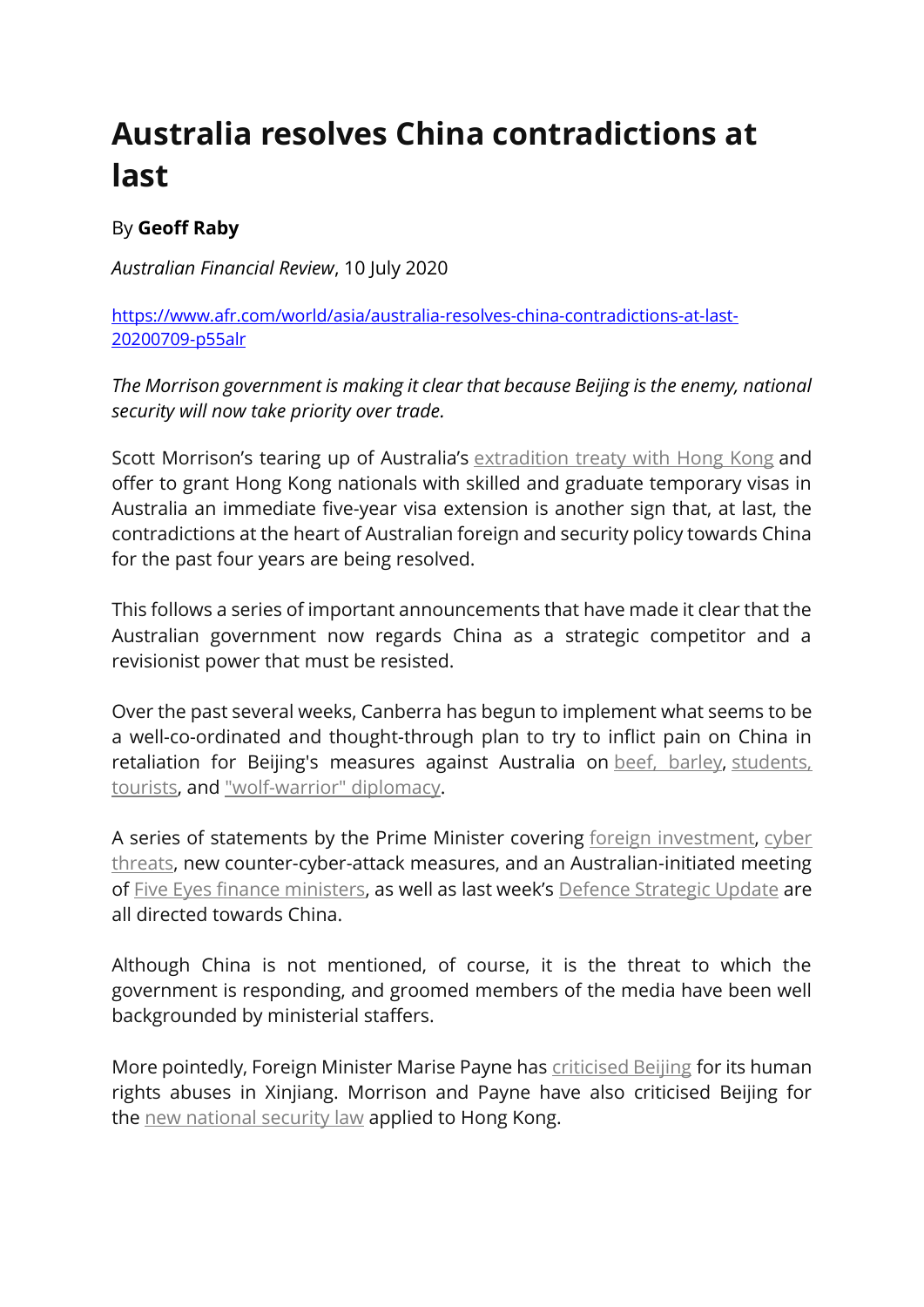But, apparently having learnt from the unfortunate experience of his unilateral call for an inquiry into the origins of [COVID-19,](https://www.afr.com/politics/federal/china-consumer-backlash-looms-over-morrison-s-coronavirus-probe-20200423-p54mpl) the Prime Minister is now keen to ensure that we do these things in good company.

Morrison has also followed Britain in holding open the possibility that Australia would welcome [refugees](https://www.afr.com/link/follow-20180101-p558fo) fleeing Hong Kong. Apart from Australia – unlike Britain, which negotiated the city's handover to China - having no obvious moral obligation to do so, it is an irony that won't be lost on Beijing that this is being discussed by a government that turns around [refugee](https://www.afr.com/policy/foreign-affairs/navy-resisted-morrison-plan-to-turn-back-asylum-seeker-boats-20200521-p54v2a) boats from other places. This realist policy amplifies the message that Canberra is sending to Beijing.

So does Australia's recent [embrace](https://www.afr.com/world/asia/what-vietnam-is-looking-for-from-scott-morrison-s-visit-20190820-p52iul) of Vietnam as a part of its new balancing strategy towards China. While Canberra goes on endlessly about differences in our values with China and its political system, it conveniently overlooks the fact that Vietnam is also an authoritarian state run by a Communist Party, with its own poor human rights record.

Australia has limited means by which to punish China for its bad behaviour and its more aggressive regional diplomacy. In addition to what it can do against China bilaterally, Australia has also been reinforcing its regional diplomacy. For some time Canberra has been [seeking](https://www.afr.com/world/asia/australia-s-long-courtship-of-india-is-bearing-fruit-20200609-p550p5) to draw closer to India, in what is likely to be a largely unrewarding effort to enlist it in helping balance China, alongside its **[Pacific](https://www.afr.com/policy/foreign-affairs/stepping-up-in-the-pacific-means-taking-on-china-20190530-p51sw1)** [Step-up,](https://www.afr.com/policy/foreign-affairs/stepping-up-in-the-pacific-means-taking-on-china-20190530-p51sw1) and earlier this year participating in a **[Quad-plus](https://www.afr.com/world/asia/india-may-be-ready-for-a-new-style-of-regional-diplomacy-20200603-p54yzz)** initiated by the US, incorporating Vietnam, South Korea and New Zealand.

This is the new normal in Australia's relations with China. Retaliating against China would have been virtually unthinkable only a few years ago in view of Australia's massive trade dependency. To get to this point politically, it was first necessary to delegitimise business interests in the relationship. This has been effective to the point where now [business](https://www.afr.com/politics/federal/china-risk-is-growing-for-australian-businesses-20200517-p54tok) and [universities](https://www.afr.com/work-and-careers/education/crackdown-to-expose-universities-china-ties-20191113-p53a7b) are largely silent, too cowed to comment, lest their calls for improved relations with China are seen as putting commercial interests above the national interest and national security, and money ahead of values.

China's behaviour has crossed a number of lines that many states would regard as unacceptable. But it is unlikely to be troubled much by what Australia and others may do in response. Beijing has two objectives in its grand strategy: preserving territorial integrity and maintaining the rule of the Communist Party. Only the United States threatens these.

Over the past few years, the US has declared China to be a strategic competitor. Both Vice-President Mike [Pence](https://www.afr.com/world/china-is-weaponising-on-a-massive-scale-says-mike-pence-20181005-h1694g) and Secretary of State Mike [Pompeo](https://www.afr.com/world/north-america/pompeo-weighs-into-canberra-beijing-row-20200430-p54ok8) effectively